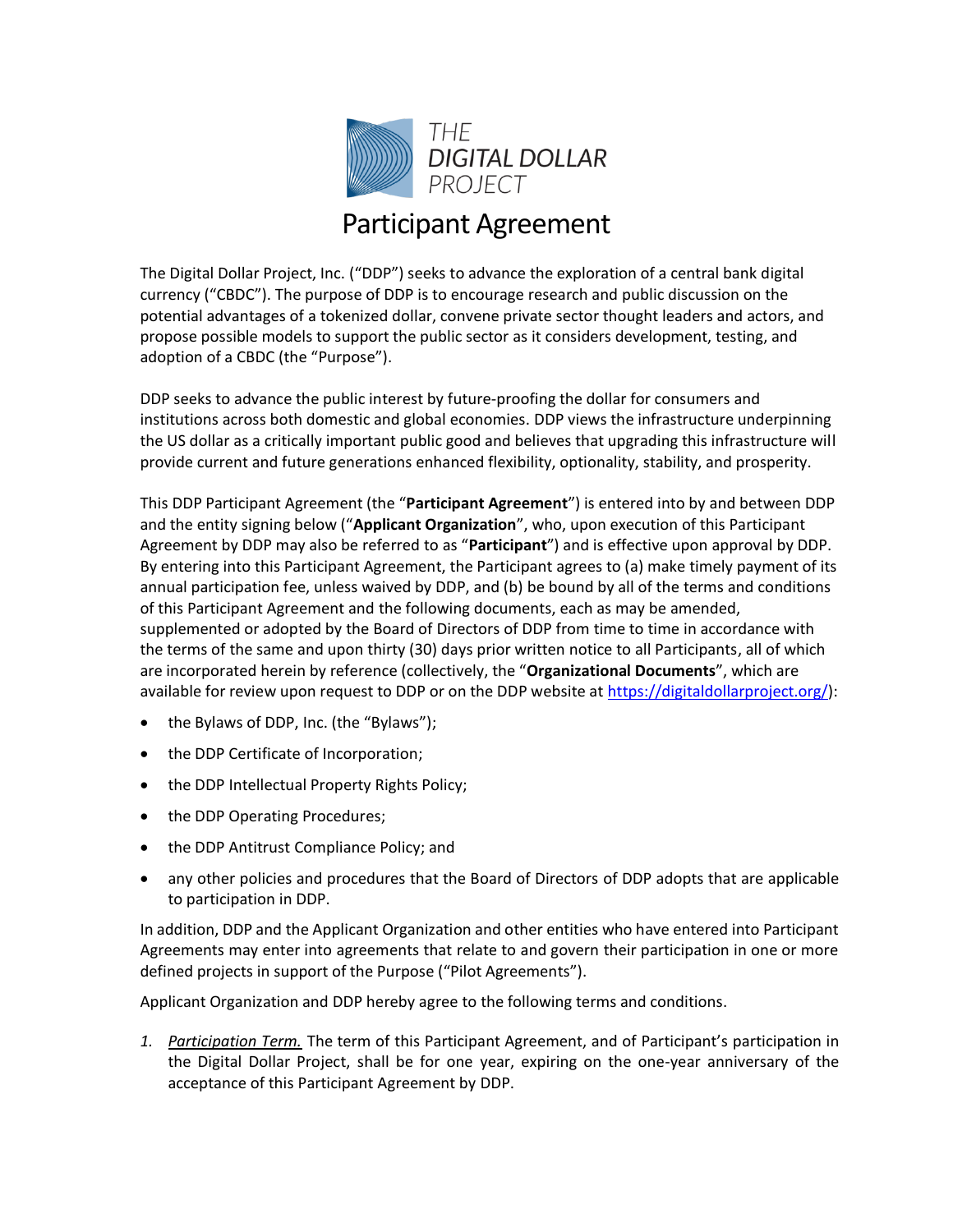The Participant Agreement will automatically renew on an annual basis, unless the membership is terminated by either party by written notice not less than thirty days prior to the renewal date. The provisions of Sections 4-6 and 8-12 shall survive any expiration or termination of this Participant Agreement.

If Participant is in material breach of this Participant Agreement, DDP may terminate this Participant Agreement at the end of a written 30-day notice and cure period, or immediately upon written notice if such breach is incapable of cure.

2. *Participant Administrative Contribution.* Participant will pay an annual fee of \$9,500, provided that a non-profit, academic, or other, at the discretion of the Board of Directors, applicant may apply for a fee waiver. Waivers will be based on the ability of the applicant to help further the mission of DDP and upon such other criteria as the DDP Board of Directors may from time to time approve.

Administrative contributions support the operational work of DDP and its participants, including but not limited to project management, collaboration platforms, educational materials, and publication operations, and may be deductible under applicable State and Federal law.

- 3. *Name and Logo*. Unless otherwise requested, Participant hereby grants to DDP the right to reproduce, use, and display Participant's name and logo on the DDP website and in press or other public collateral solely regarding Participant's participation in DDP.
- 4. *Confidentiality*. At all times hereafter, Applicant Organization (regardless of whether it becomes a Participant) will keep in confidence and trust all Confidential Information that it learns of or receives during the term of this Participant Agreement. "Confidential Information" shall mean any and all confidential, trade secret and proprietary information in any form of DDP or of any entity participating in any DDP activities, including, without limitation, information relating to DDP's or such entity's business, finances, employees, clients, contractors, and information relating to any current, future, or proposed program, project, business practice, method of operation, funding, or marketing plan that is either marked or otherwise identified as confidential or proprietary, or that a reasonable person would understand to be considered confidential (even if not so marked or identified). Applicant Organization will not use for its own benefit for any purpose outside the scope of this Participant Agreement, reproduce or disclose to others any Confidential Information without DDP's or the applicable member's advance written consent, except as may be directly necessary in the ordinary course of performance under this Participant Agreement, or as otherwise may be required by law. Confidential Information is and shall remain the exclusive property of DDP or the applicable entity, as appropriate. Participant's failure to comply with the provisions of this Section shall constitute a material breach of this Participant Agreement. This Section shall be cumulative with and in addition to all terms and conditions of any non-disclosure or confidentiality agreement agreed to by Applicant Organization.
- 5. *Compliance with Laws.* Participant shall comply with the DDP Antitrust Compliance Policy, as from time to time in force, and all applicable antitrust and competition laws, in all applicable jurisdictions around the world. Participant and DDP recognize that these laws are intended to preserve and promote free, fair, and open competition. This competition benefits consumers and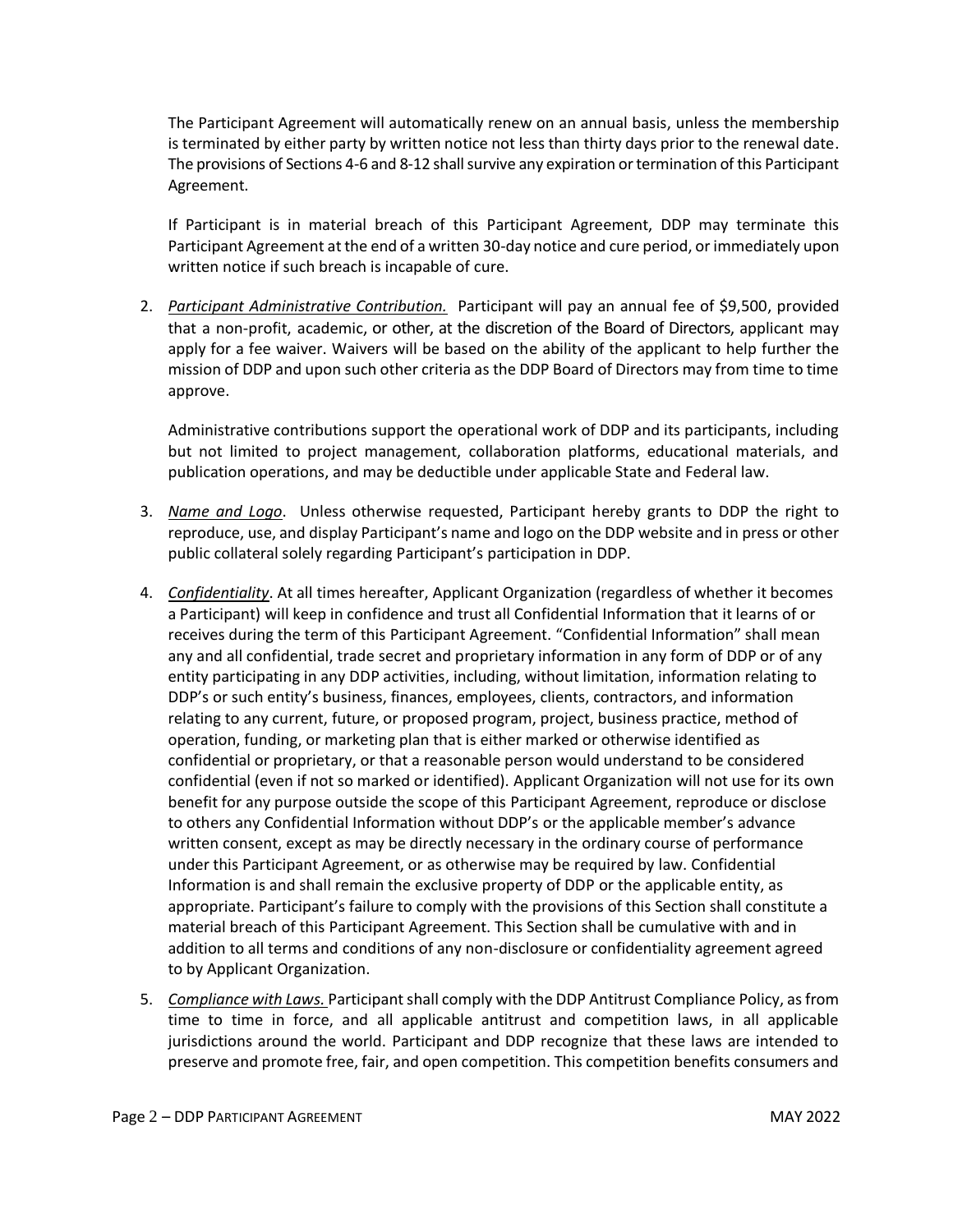companies that are innovative and efficient. Participant shall comply with all other applicable laws and regulations.

- 6. *Dispute Resolution*. Any claim or dispute arising from or relating to this Participant Agreement (a "Dispute") shall be governed by the internal substantive laws of the State of Delaware, without regard to principles of conflict of laws. Any Dispute shall be finally settled in the state or federal courts of New York, and the parties hereby consent to the jurisdiction of such courts. Any breach of the confidentiality or antitrust provisions of this Participant Agreement, or any infringement, misappropriation or violation of DDP's intellectual property rights, shall cause irreparable injury or harm to DDP, and DDP shall be entitled to a court order to stop any such breach or avoid any such future breach, including being entitled to injunctive relief or any other remedies that may be available at law or in equity, all of which remedies shall be cumulative and in addition to any rights and remedies available by contract, law, rule, regulation or order. Any requirements for a bond in connection with any such injunctive or other equitable relief are hereby waived.
- 7. *Representations and Warranties*. Participant has full capacity and authority to execute and deliver this Participant Agreement and to act as described herein. This Participant Agreement has been duly and validly authorized, executed and delivered on behalf of Participant and is a valid and binding agreement of Participant enforceable in accordance with its terms. Participant will not, by entering into this Participant Agreement and performing its obligations hereunder, breach or cause to be breached, any undertaking, agreement, contract, by-laws or other organizational document, statute, rule or regulation or order of any administrative agency, self-regulatory authority, court or other governmental body having jurisdiction over it, to which it is party or by which it is bound which in any case would be reasonably likely to result in a material adverse effect on Participant's ability to discharge its obligations hereunder. Participant has obtained or made all appropriate licenses, consents, approvals, permissions or registrations or filings to enable it to perform the obligations contemplated herein in accordance with applicable laws, rules and regulations, and it is registered and qualified in all capacities and jurisdictions required by reason of any such obligations performed by it or, if not, that it will be so registered and qualified prior to any such obligations performed by it. Participant agrees to maintain the appropriate regulatory registrations and filings, if any, throughout the term of this Participant Agreement.
- 8. *Indemnification*. Participant shall indemnify and defend, by counsel reasonably satisfactory to DDP (and DDP may also participate in the defense of the Claim (as defined below) with counsel of its own choosing at its own expense), DDP and all other DDP participants, and each of their officers, directors, employees and agents, from any and all claims and any and all liabilities, losses, damages, fines, penalties, and expenses, including, without limitation, attorneys' fees and costs (collectively "Claims") arising or alleged to have arisen in connection with (i) infringement, misappropriation or violation of any intellectual property of a third party to the extent caused by Participant, (ii) Participant's grossly negligent acts or omissions, or intentional misconduct or fraud, or (iii) Participant's breach of this Participant Agreement.
- 9. *Limitation of Liability*. Except with respect to the indemnities under Section 7 of this Participant Agreement, neither party shall be liable to the other for any special, consequential, indirect, punitive, exemplary, multiple, or similar damages with respect to any Dispute.
- 10. *NCRPA*. DPP may elect to avail itself of certain protections offered by the National Cooperative Research and Production Act of 1993, as amended, which requires disclosure of the names of all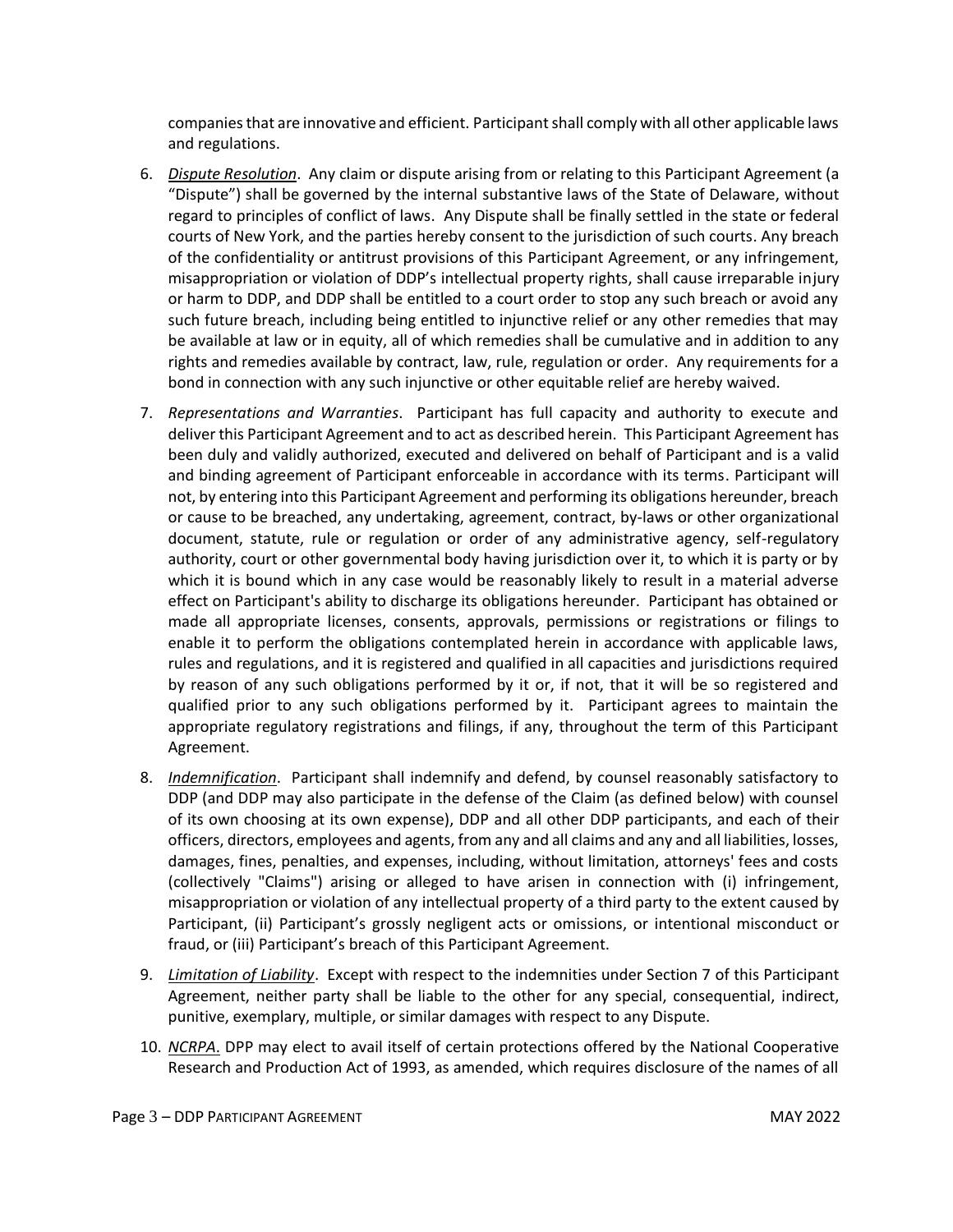Participants of DPP. Accordingly, the undersigned hereby appoints such person who shall be the President or Chairperson or acting President or Chairperson of DPP as the undersigned's true and lawful attorney in fact and authorizes him or her to (1) notify government agencies of the undersigned's participation in DPP, (2) make, approve the form of, execute and deliver filings with government agencies on behalf of DPP and on behalf of the undersigned as a Participant in DPP indicating such participation, (3) receive notifications, including without limitation, notifications pursuant to the National Cooperative Research and Production Act on behalf of DPP and on behalf of the undersigned as a Participant of DPP, and (4) authorize and direct other officers of, and/or counsel to DPP, to do any of the foregoing acts. DPP will forward to the undersigned any notifications that it receives which are other than normal confirmations of filings and other administrative notices relating to all members.

- 11. *General*. This Participant Agreement, including the Organizational Documents, and any Pilot Agreement(s) the Participant may enter into with DDP and any other DPP Participants represents the entire agreement of the parties regarding Participant's participation in DDP. This Participant Agreement may not be modified except by written agreement of the parties. If any provision of this Participant Agreement is found by a court of competent jurisdiction to be unenforceable, the remaining provisions shall remain in full force and effect. This Participant Agreement is between Applicant Organization and DDP and is not intended to give rise to third-party beneficiary rights to any other party, including to other Participants of DDP.
- 12. *Notices*. Except as otherwise expressly provided in this Participant Agreement, all notices, requests and other communications pursuant to this Participant Agreement shall be in writing and shall be deemed to have been duly given only if delivered personally, by email or mail (in both cases with return receipt requested at the time of sending) or by a reputable courier service to the parties at the notice contacts set forth at the end of this Participant Agreement.

Acceptance and Agreement: This Participant Agreement is effective upon approval by DDP. By signing below, the individual executing this Participant Agreement on behalf of Applicant Organization represents and warrants that he or she has all requisite signing authority for and on behalf of Applicant Organization to seek participation in DDP and execute this Participant Agreement.

[Remainder of Page Intentionally Left Blank]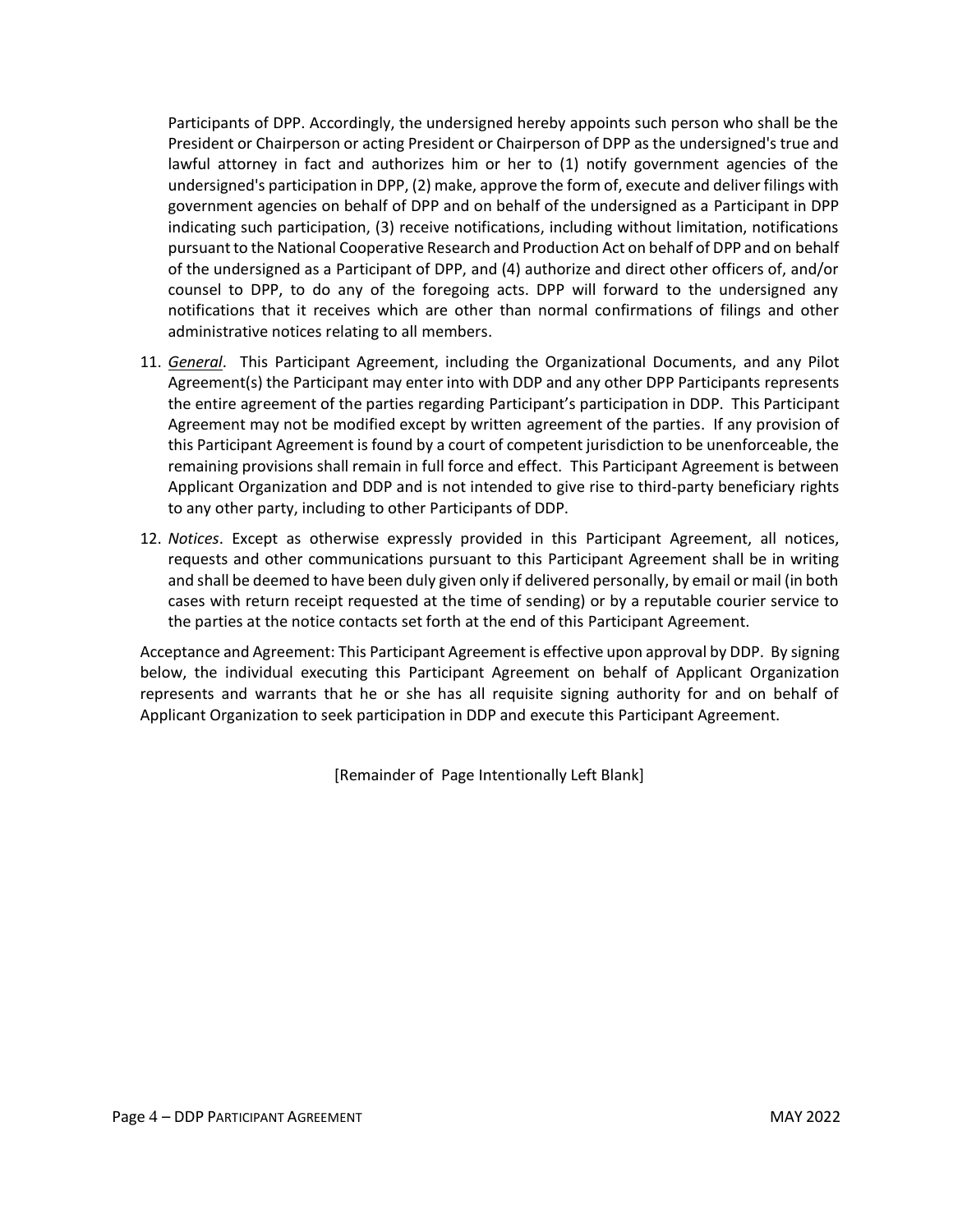| COMPANT/UNGANIZATION CONTACT AND SIGNATURE                                                                                                                                         |
|------------------------------------------------------------------------------------------------------------------------------------------------------------------------------------|
| DDP Administrative Contribution: \$9,500 annual                                                                                                                                    |
| <b>Check Box(s) if applicable:</b>                                                                                                                                                 |
| [ ] Applicant Organization is a non-profit or academic and has applied for a fee waiver                                                                                            |
| [ ] Applicant Organization is a for profit that has applied for a fee waiver                                                                                                       |
| [ ] The effectiveness of Applicant Organization's signature below is conditional upon DPP<br>granting and countersigning Applicant Organization's attached Request for Fee Waiver. |
|                                                                                                                                                                                    |
|                                                                                                                                                                                    |
|                                                                                                                                                                                    |
|                                                                                                                                                                                    |
|                                                                                                                                                                                    |
|                                                                                                                                                                                    |
|                                                                                                                                                                                    |
|                                                                                                                                                                                    |
|                                                                                                                                                                                    |
|                                                                                                                                                                                    |
|                                                                                                                                                                                    |
| Address: <b>Address</b>                                                                                                                                                            |
|                                                                                                                                                                                    |
|                                                                                                                                                                                    |
|                                                                                                                                                                                    |
|                                                                                                                                                                                    |
| E-mail:                                                                                                                                                                            |
|                                                                                                                                                                                    |

## **COMPANY/ORGANIZATION CONTACT AND SIGNATURE**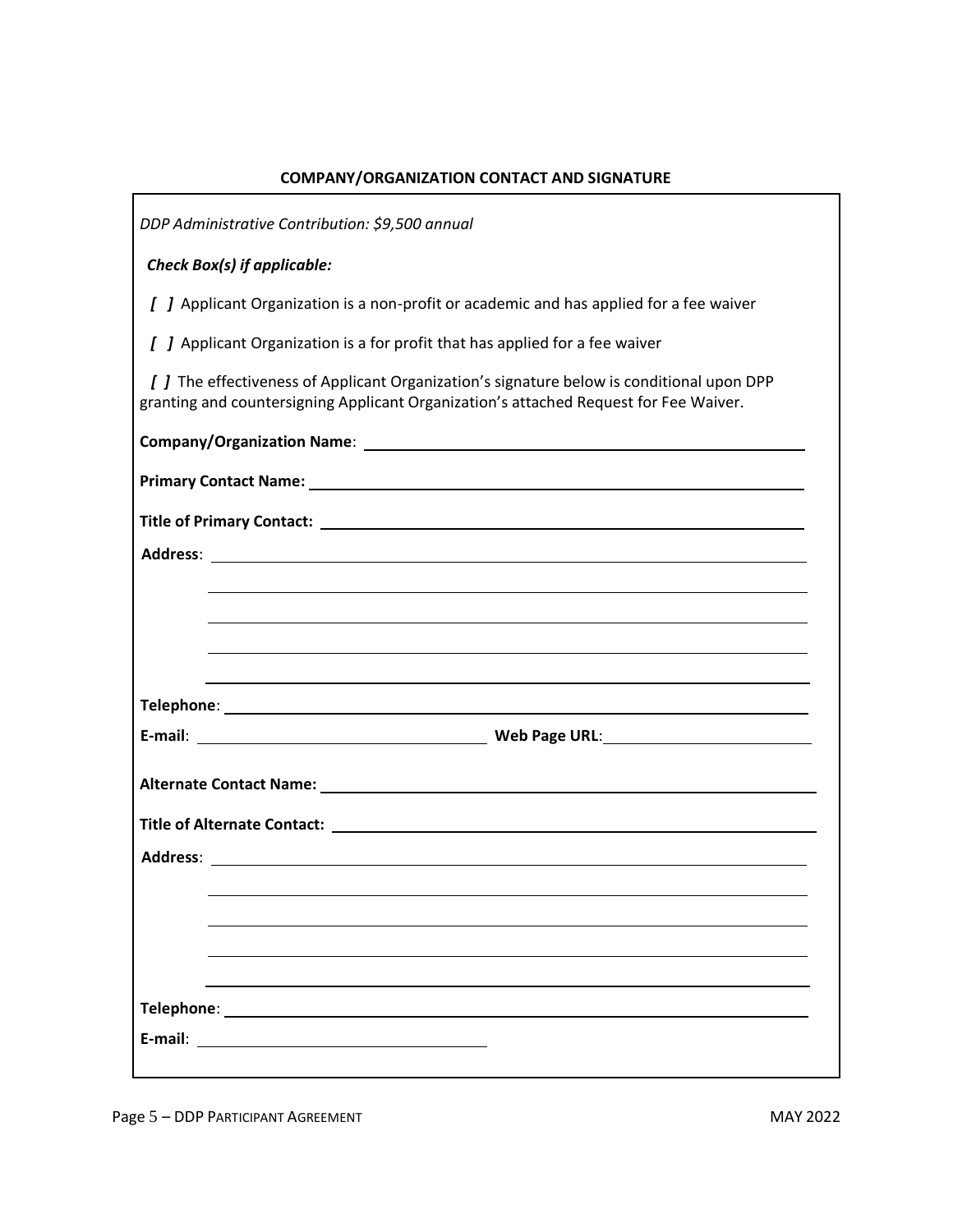Applicant Organization may attach to, or transmit together with, this Participant Agreement a company logo (JPG format) for use by DDP as authorized herein. \

## *Check if applicable:*

[ ] DDP has reviewed and approved Applicant Organization's request for a fee waiver based upon the information included in the attached Fee Waiver Request)

 **Applicant Authorized Signatory: The Digital Dollar Project, Inc. Signatory:** 

 (*Applicant Company or Participant*)

(Print Organization Name) The DIGITAL DOLLAR PROJECT, Inc.

By:\_\_\_\_\_\_\_\_\_\_\_\_\_\_\_\_\_\_\_\_\_\_\_\_\_\_ By: \_\_\_\_\_\_\_\_\_\_\_\_\_\_\_\_\_\_\_\_\_\_\_\_\_\_\_\_

Page 6 – DDP PARTICIPANT AGREEMENT MAY 2022